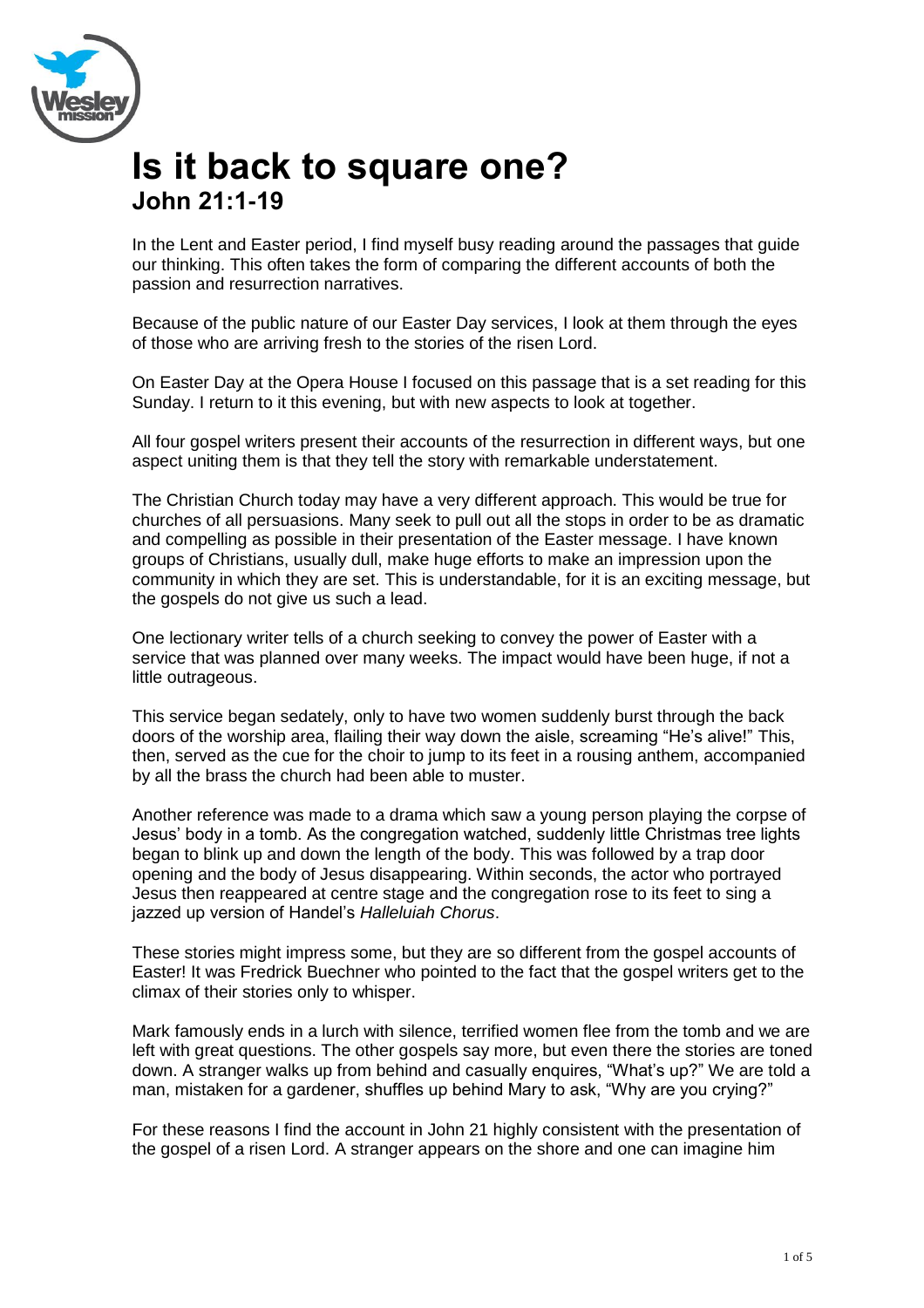

cupping his hands as he shouts, "Caught anything?" There are no bright lights, no bands, no brass and not a Halleluiah strain to be heard.

I would, however, make the point that obedience precedes recognition and it is in obedience to the voice of Jesus Christ that the disciples discover who he is. This passage draws such a close link between the wonderful experience of "grace and forgiveness" and "seeing and believing".

There is something remarkably compelling about the account in John 21. Interestingly, it is used by many on this Sunday alongside the account of the conversion of St Paul in the Acts of the Apostles. It is a passage of transformation and challenge.

When reaching the concluding words of John 20, it sounds as though you have come to the end of the book. The gospel appears to wrap up with the resounding words, *"Jesus did many other miraculous signs in the presence of his disciples, which are not recorded in this book. But these are written that you may believe that Jesus is the Messiah, the Son of God, and that by believing you may have life in his name."*

E C Hoskyns suggested this was an appropriate conclusion: "A Christian gospel ends properly, not with the appearance of the risen Lord to his disciples, and their belief in him, but with a confident statement that his mission to the world, undertaken at his command and under his authority, would be the means by which many are saved."

That is a great ending in itself. However, just when it sounds as if it's all over, there is just one more story to tell. Some people have talked about another person having written the last chapter – or many hands having played a part. None of that concerns me very much, because there is a real sense of an eye witness about this final chapter of John.

There are three scenes from this passage to which I draw your attention and I hope, in doing so, to ask what these have to say to us about our own discipleship and following of Jesus Christ. We must meet Jesus in the ways that are appropriate for ourselves but, as we observe this group of disciples meeting him at the lakeside, it raises thoughts about how we are to meet him today.

I offer to you three thoughts about what is happening for the disciples and we can explore together whether this was really 'Going back to square one' and what would be an equivalent experience for us:-

## **Back to fishing**

The decision to go fishing, taking the lead from Peter, was not essentially to run away from their mission. The disciples were in the Galilee region, responding to Jesus' instruction to meet him there – and they were by the sea.

Some people have been highly critical of this fishing expedition and see it as an expression of the disciples' disobedience and apostasy, especially as it would appear that their mission was to begin in Jerusalem, a great distance from where they now found themselves. I think Beasley-Murray is right to conclude, "Never has a fishing trip been so severely judged!"

The experience of the last week had been so dramatic for the disciples. It could be described as tension-filled from the moment Jesus led the disciples into the city of Jerusalem, followed by all the events that led to the cross.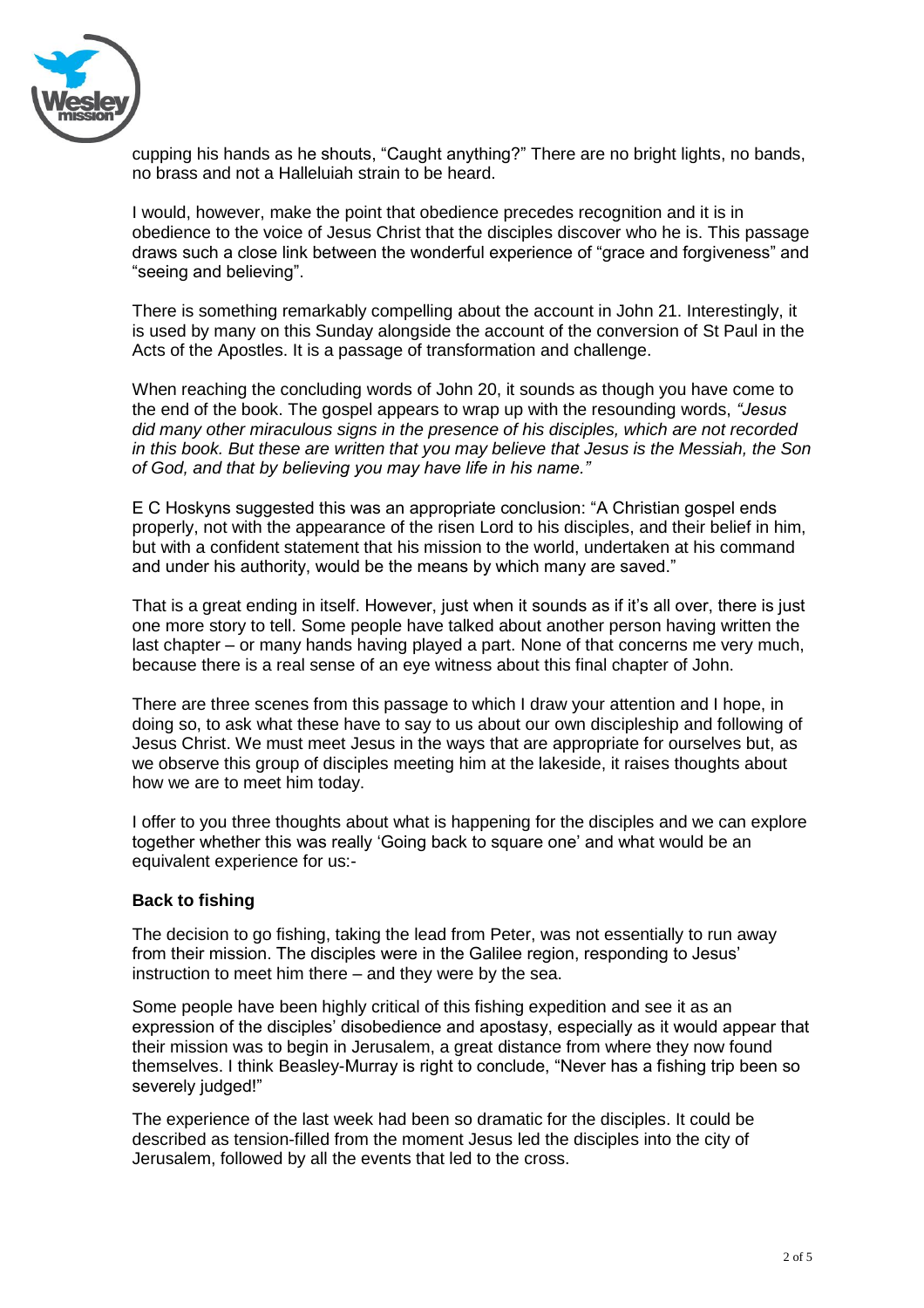

One writer commented, "Surely in the hours following Jesus' death the disciples were crushed and numb. The human spirit can only take so much. Then came the events that brought an emotional overload of another sort altogether – news of the empty tomb and resurrection appearances that had to be seen to be believed."

These experiences would not only overwhelm and change the lives of the disciples for ever, they would set in motion events that would change the story of the whole world.

Could it be that in the immediate aftermath of these encounters, the disciples needed emotional space and considerable time to be able to assimilate what had happened?

It was not difficult, therefore, for the disciples to respond eagerly to Peter's lead, "I'm going fishing."

- The decision is to return to their former trade and sets the scene where they cannot avoid the presence of the risen Lord. If they cannot hide from him on the lake, then there is nowhere they can go.
- At a place of emotional overload, the ordinary and the routine will no longer apply, for the word of the psalmist seems to speak into such an experience, "Where can I go from your Spirit? Or where can I flee from your presence?" (Psalm 139:7)
- Does it raise the challenge for all of us as to what 'going back fishing' might mean at those moments when we need to be aware of the presence of the risen Lord? Do we go back to our office? Do we retreat to the garden? But wherever we turn, he will find us there.

In this short section of John's Gospel, we have a situation that takes us back to the original calling of disciples by Lake Galilee. In the Synoptics, it was by the lake that the ministry of the disciples was initiated by Jesus … and in John we have the first appearance of the Lord to the disciples in the same setting, where Jesus had also called Philip and Nathaniel.

At Galilee, the link between both the call of the disciples and the Lord's resurrection appearance reinforces for me the fact that a leader will always be a follower in Christian discipleship.

I was talking with a colleague just a few weeks ago about those in ministry who lay down their responsibility, but never lay down their discipleship. We are always following Jesus Christ.

I share with you some words I found meaningful in relation to this: "Leadership in the Christian community is destined to misuse its prerogatives and fail unless at the same time it is embraced as discipleship."

## **Back to failure**

Of all the passages in the gospels which demonstrate the failure of the disciples, this has to be the strongest. It speaks of the failure of the disciples in general, but rather more specifically it concludes with the failure of Peter. I made much of this on Easter Day and so I speak into the more general aspects this evening.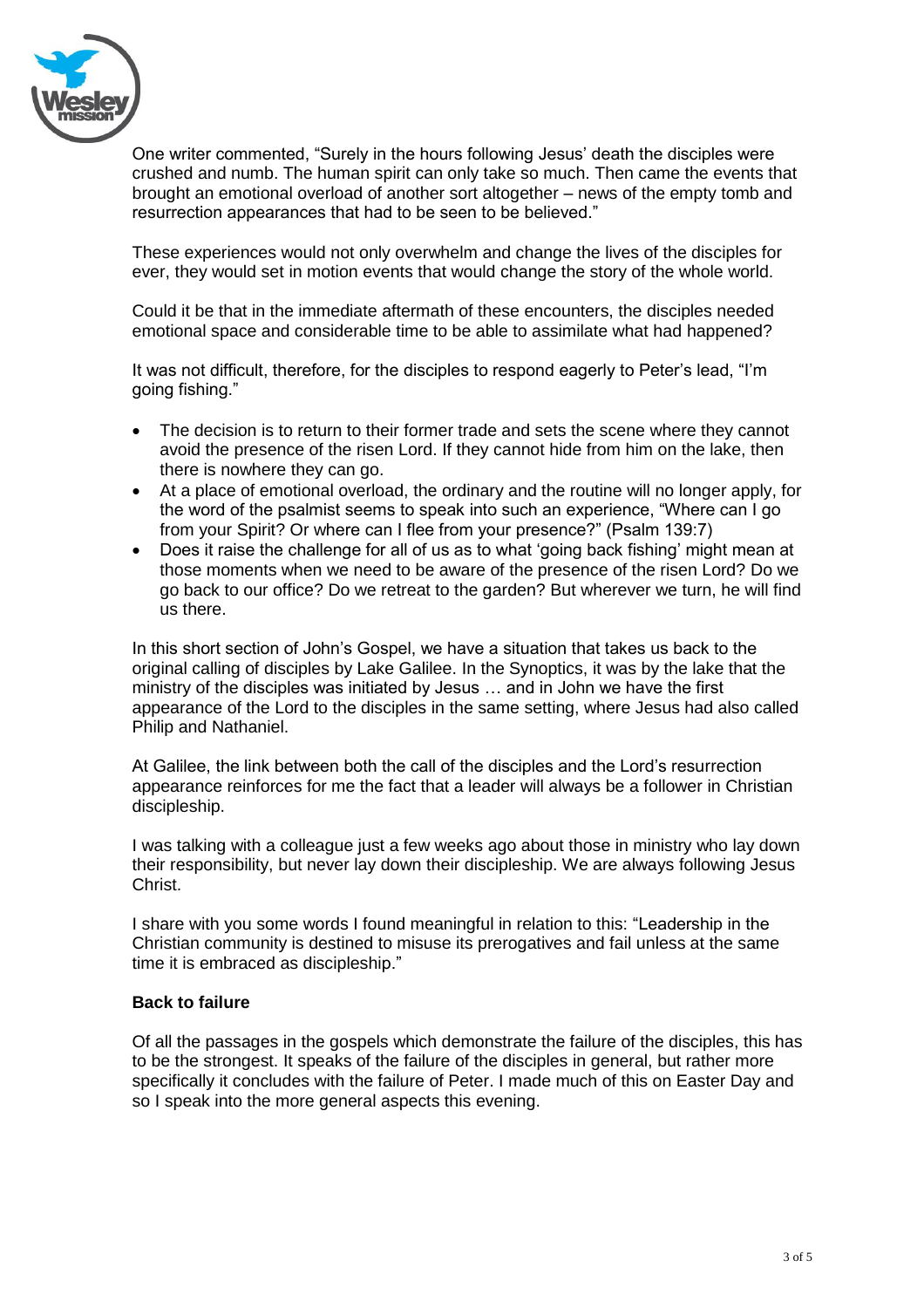

There is something very striking about the words which close verse 3 and open verse 4 in this chapter: "So they went out and got into the boat, but that night they caught nothing. Early in the morning …"

The comparison between night and early morning cannot be lost on us. Night was without doubt the preferred time for fishing in the Sea of Galilee, but this trip was to prove fruitless.

As these highly-qualified fishermen returned to shore in the dim light of dawn, their emotions would encapsulate the experience of failure.

One writer on John's Gospel proffers the thought that this is an example of the irony of the gospel writer. For though Peter thinks he is going back to what he is very capable of doing, even that becomes a failure. Perhaps he had forgotten the fact that he had been told, as a disciple of Christ, his role was not merely to catch fish, but to be "a fisher of men and women".

Many early writers on John 21 saw much to gain from comparing the different aspects of the role of the Beloved Disciple (who is of course John) and that of Peter.

John Chrysostom in his *Homilies on the Gospel of John*, suggests, "When they recognised him, the disciples Peter and John exhibited their different temperaments. The one was fervent, the other more contemplative. The one was ready to go, the other more penetrating. John is the one who first recognised Jesus, but Peter is the first to come to him."

Peter' eagerness on this occasion may well have a good deal to say about the fact that he was in a place of real need that only Jesus Christ could deal with.

In his commentary, John Marsh sums up the situation, "The night was the best time for fishing, but on their own, without their Lord, nothing could be made even of the best opportunities."

Failure is an interesting theme to explore. It can be the beginning of a fresh understanding. Perhaps this is what led Woodrow Wilson to say, "I would rather fail in a cause that will ultimately succeed than to succeed in a cause that will ultimately fail."

An assistant of Thomas Edison once tried to console the inventor over a failure to achieve in a series of experiments what he had set out to find: "It's too bad," he said, "to do all that work without results." "Oh," said Mr Edison, "we have lots of results. We know 700 things that won't work."

What really matters is that we do not become unhealthily focused upon failure. C S Lewis' *Screwtape Letters* are still worth reading. He vividly describes Satan's strategy: "He gets Christians to become preoccupied with their failures; from then on, the battle is won and lost for us."

What we discover about Peter in the gospels greatly helps us as we observe his sheer humanity. Yet out of his failure are built qualities of leadership which will prove to be indispensable in the early days of Christian mission.